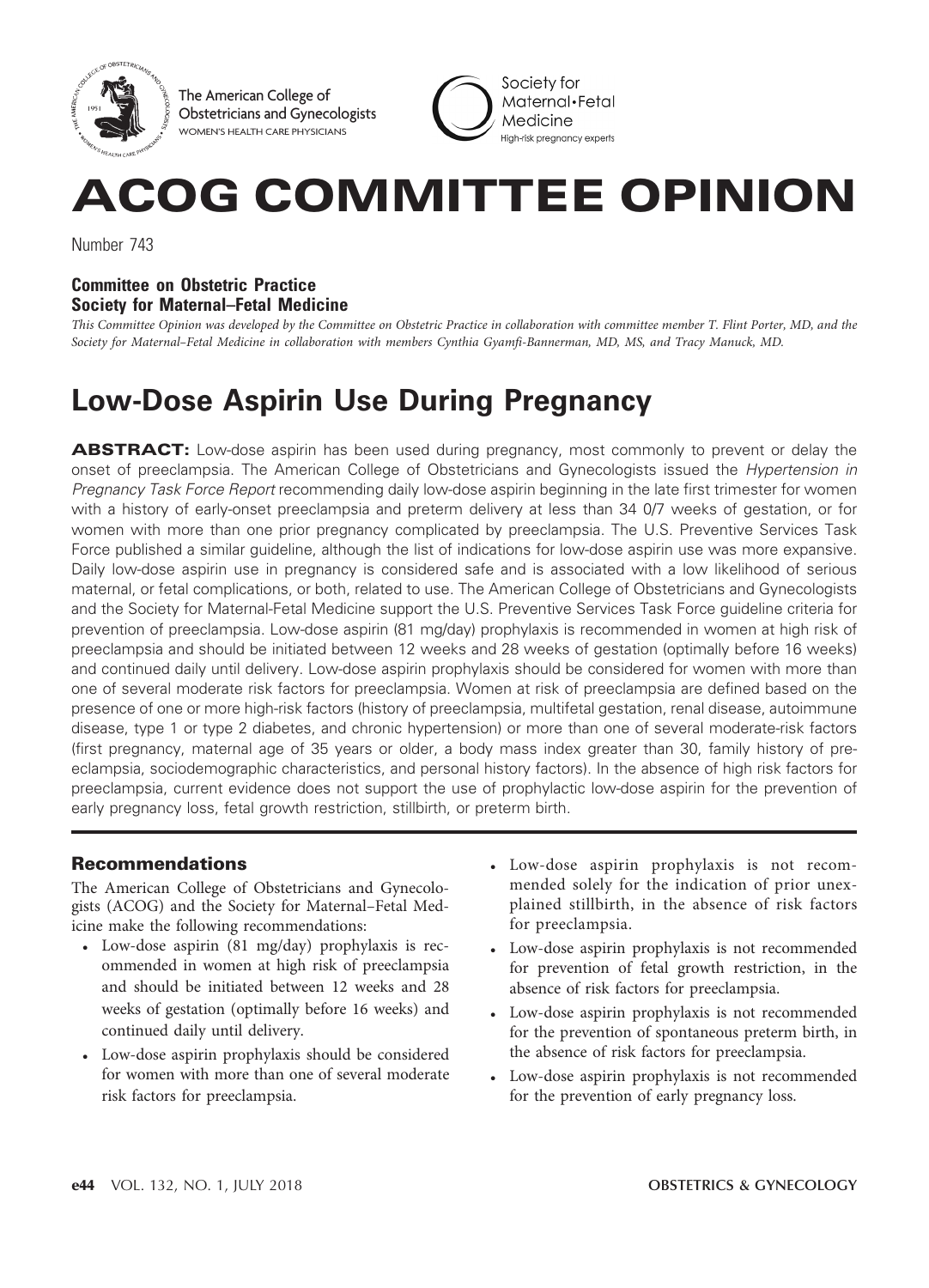# Introduction

Aspirin is a cyclooxygenase inhibitor with antiinflammatory and antiplatelet properties. Low-dose aspirin has been used during pregnancy most commonly to prevent or delay the onset of preeclampsia. Other suggested indications for low-dose aspirin have included prevention of stillbirth, fetal growth restriction, preterm birth, and early pregnancy loss. Recent systematic reviews of low-dose aspirin use during pregnancy have improved our understanding of the role of low-dose aspirin in each of these clinical situations. Despite this, the use of lowdose aspirin in clinical obstetrics practice remains varied. The purpose of this document is to summarize the evidence and provide current recommendations regarding the use of low-dose aspirin in pregnancy. It should be noted that although systematic reviews and consensus statements have used different doses of low-dose aspirin, this document will consider only the low-dose aspirin available in the United States (81 mg).

# **Background**

In November 2013, ACOG issued the Hypertension in Pregnancy Task Force Report recommending daily lowdose aspirin beginning in the late first trimester for women with a history of early-onset preeclampsia and preterm delivery at less than 34 0/7 weeks of gestation, or for women with more than one prior pregnancy complicated by preeclampsia (1). The following year, the U.S. Preventive Services Task Force (USPSTF) published a similar guideline, although the list of indications for low-dose aspirin use was more expansive (Table 1) (2). The USPSTF guideline also suggested that low-dose aspirin be considered in women with "several" moderate risk factors for preeclampsia (Table 1).

Other health care organizations also have published guidelines for preeclampsia prevention using low-dose aspirin based on risk factors. Published in 2011, the World Health Organization guideline recommended that low-dose aspirin (75 mg/day) be initiated before 20 weeks of gestation for women at high risk of preeclampsia; eg, women with a history of preeclampsia, diabetes, chronic hypertension, renal disease, autoimmune disease, and multiple gestations (3). The National Institute of Health and Care Excellence published a quality statement, Antenatal Assessment of Pre-eclampsia Risk, in July 2013 that asked health care providers to prescribe low-dose aspirin (75 mg/day) to pregnant women at increased risk of preeclampsia at the first prenatal visit, to be taken daily from 12 weeks of gestation until birth (4). The degree of risk of preeclampsia was based on the presence of one or more high-risk factors (hypertensive disease in previous pregnancy, chronic kidney disease autoimmune disease, type 1 or type 2 diabetes, and chronic hypertension) or more than one moderate-risk factor (first pregnancy, maternal age of 40 years or older, a body mass index greater than 35, family history of preeclampsia, and multiple pregnancy) (4).

#### Pathophysiology

Aspirin (acetylsalicylic acid) is a nonsteroidal antiinflammatory drug (NSAID) that works primarily through its inhibition of two cyclooxygenase isoenzymes (COX-1 and COX-2), which are necessary for prostaglandin biosynthesis. The COX-1 isoform is present in the vascular endothelium and regulates the production of prostacyclin and thromboxane  $A_2$ , prostaglandins with opposing regulatory effects on vascular homeostasis and platelet function. Prostacyclin is a potent vasodilator and inhibitor of platelet aggregation, whereas thromboxane  $A_2$  (TXA2) is a potent vasoconstrictor and promotes platelet aggregation. The COX-2 isoform is inducible and expressed almost exclusively following exposure to cytokines or other inflammatory mediators. The effect of aspirin on COX-dependent prostaglandin synthesis is dose dependent. At lower dosages (60–150 mg/day) aspirin irreversibly acetylates COX-1, resulting in decreased platelet synthesis of TXA2 without affecting vascular wall production of prostacyclin (5, 6). At higher doses, aspirin inhibits both COX-1 and COX-2, effectively blocking all prostaglandin production.

Evidence suggesting that an imbalance in prostacyclin and TXA2 metabolism was involved in the development of preeclampsia prompted the initial studies of aspirin for preeclampsia prevention because of its preferential inhibition of TXA2 at lower doses (7, 8). However, it is likely that preeclampsia is a result of poor placentation from a variety of causes, including ischemia, reperfusion, or dysfunctional maternal inflammatory response towards the trophoblast (1, 9). Whether lowdose aspirin improves early placental perfusion is unknown, and likewise, the precise mechanism by which low-dose aspirin prevents preeclampsia in some women is also uncertain (10, 11).

# Risks of Aspirin Use in Pregnancy Maternal Risks

The majority of systematic reviews of randomized controlled trials (RCTs) have found no increase in hemorrhagic complications associated with low-dose aspirin during pregnancy (12–14). A USPSTF report on low-dose aspirin for prevention of preeclampsia identified no increased risk of placental abruption (11 trials [23,332 women]; relative risk [RR], 1.17; CI, 0.93-1.48), postpartum hemorrhage (nine trials [22,760 participants]; RR, 1.02; CI, 0.96–1.09), or mean blood loss (five trials, [2,478 women]; RR not reported) (14). Long-term daily aspirin use in non-pregnant adults (less than 300 mg/day for more than 5 years) has been associated with an increased risk of major gastrointestinal and cerebral bleeding episodes (15). In one RCT of low-dose aspirin during pregnancy for the prevention of preeclampsia, transfusion risk was slightly greater in treated patients, (4.0% versus 3.2%) (16).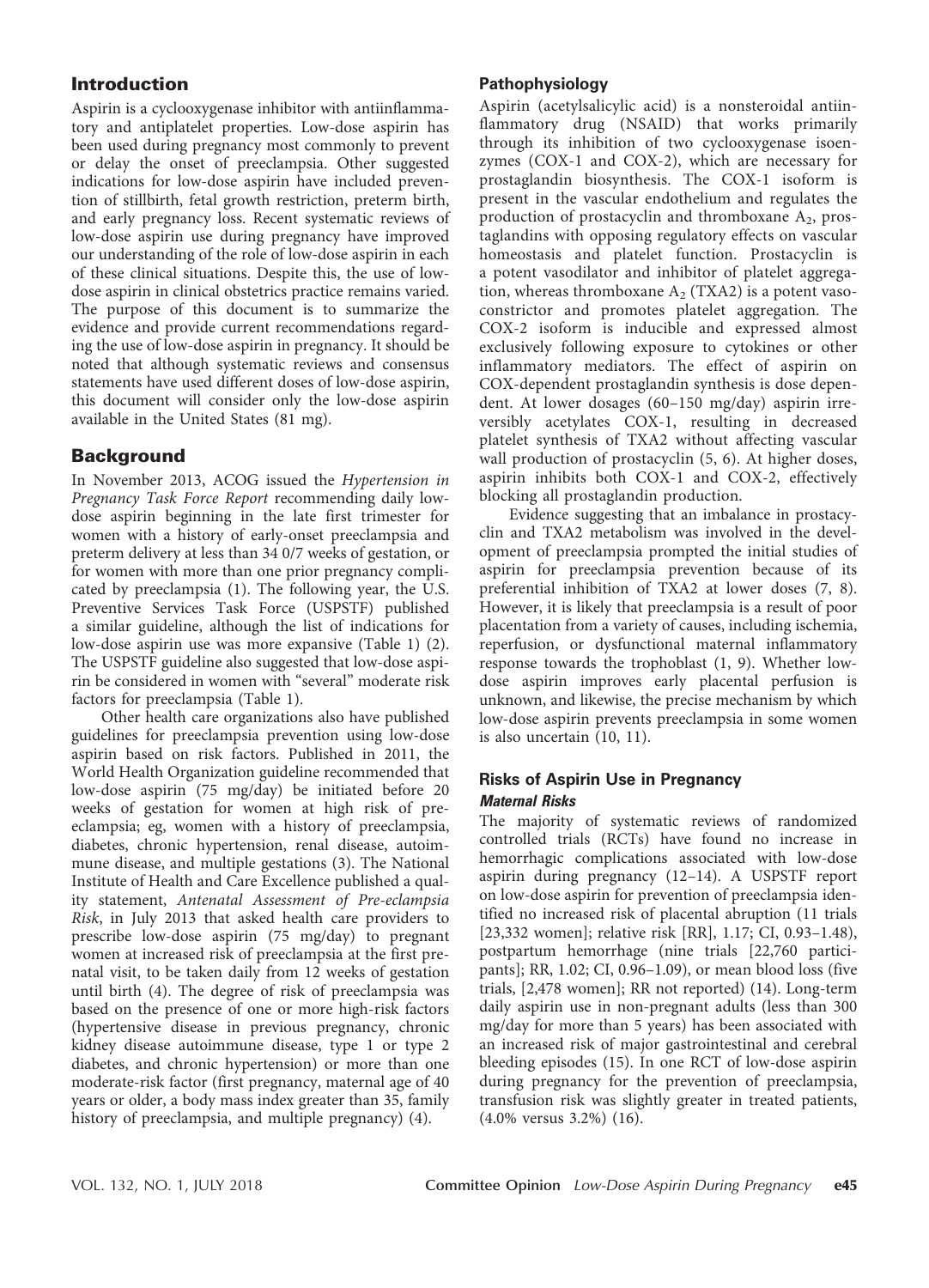|  |  |  |  |  | Table 1. Clinical Risk Assessment for Preeclampsia* |
|--|--|--|--|--|-----------------------------------------------------|
|--|--|--|--|--|-----------------------------------------------------|

| <b>Risk Level</b>     | <b>Risk Factors</b>                                                                                                                                                                                                                                                                                                                                                                                        | Recommendation                                                                                            |  |
|-----------------------|------------------------------------------------------------------------------------------------------------------------------------------------------------------------------------------------------------------------------------------------------------------------------------------------------------------------------------------------------------------------------------------------------------|-----------------------------------------------------------------------------------------------------------|--|
| High <sup>†</sup>     | • History of preeclampsia, especially when accompanied by an<br>adverse outcome<br>• Multifetal gestation<br>• Chronic hypertension<br>• Type 1 or 2 diabetes<br>• Renal disease<br>• Autoimmune disease (systemic lupus erythematosus,<br>antiphospholipid syndrome)                                                                                                                                      | Recommend low-dose aspirin if the patient has<br>one or more of these high-risk factors                   |  |
| Moderate <sup>#</sup> | • Nulliparity<br>• Obesity (body mass index greater than 30)<br>• Family history of preeclampsia (mother or sister)<br>· Sociodemographic characteristics (African American race, low<br>socioeconomic status)<br>• Age 35 years or older<br>• Personal history factors (eg, low birthweight or small for<br>gestational age, previous adverse pregnancy outcome, more than<br>10-year pregnancy interval) | Consider low-dose aspirin if the patient has<br>more than one of these moderate-risk factors <sup>§</sup> |  |
| Low                   | • Previous uncomplicated full-term delivery                                                                                                                                                                                                                                                                                                                                                                | Do not recommend low-dose aspirin                                                                         |  |

\*Includes only risk factors that can be obtained from the patient's medical history. Clinical measures, such as uterine artery Doppler ultrasonography, are not included.

<sup>T</sup>Single risk factors that are consistently associated with the greatest risk of preeclampsia. The preeclampsia incidence rate would be approximately 8% or more in a pregnant woman with one or more of these risk factors.

 $^{\texttt{T}}$ A combination of multiple moderate-risk factors may be used by clinicians to identify women at high risk of preeclampsia. These risk factors are independently associated with moderate risk of preeclampsia, some more consistently than others.

<sup>§</sup>Moderate-risk factors vary in their association with increased risk of preeclampsia.

Modified from LeFevre, ML. U.S. Preventive Services Task Force. Low-dose aspirin use for the prevention of morbidity and mortality from preeclampsia: U.S. Preventive Services Task Force Recommendation Statement. Ann Intern Med 2014;161:819–26.

#### Fetal Risks

Several systematic reviews of trials using low-dose aspirin for prevention of preeclampsia have shown no increased risk of congenital anomalies (12–14). Moreover, a recent RCT of 1,228 women, 615 of whom received low-dose aspirin beginning before pregnancy and continuing throughout pregnancy, found no increased risk of adverse fetal or neonatal effects associated with low-dose aspirin exposure (17). The number of congenital malformations also was not found to be increased among a cohort of nearly 15,000 women who reported aspirin use during the first trimester (18). Still, concern has been raised about a possible association between aspirin use during pregnancy and gastroschisis (19–21). A meta-analysis that included five case–control studies suggested that a history of aspirin use was twice as common in women with infants with gastroschisis compared with matched controls without gastroschisis (22). However, these data should be interpreted with extreme caution. In this meta-analysis, the dose of aspirin was not indicated (thus it is not clear whether this applies to the use of low-dose aspirin), the study evaluated women using aspirin in the first trimester only and is subject to recall bias, and there were a number of variables not controlled, including use of other licit and illicit drugs in these trials.

The use of low-dose aspirin (60–150 mg) in the third trimester has not been associated with ductal closure (23, 24). Older animal studies suggested a relationship between in utero exposure to NSAIDs in general and premature closure of the ductus arteriosus resulting in persistent pulmonary hypertension in the neonate (25). However, in contrast to this and other studies that did not differentiate type of dose of NSAID exposure, no increase in perinatal deaths from persistent pulmonary hypertension in the neonate has been reported among more than 30,000 women treated in RCTs involving the study of low-dose aspirin versus placebo for effect on a variety of outcomes (12, 14, 26).

The most recent Cochrane meta-analysis did not find an increased risk of neonatal intracranial hemorrhage (10 trials [26,184 infants]) or other neonatal hemorrhagic complications (eight trials [27,032 infants]) associated with maternal ingestion of low-dose aspirin during the third trimester (12). Analysis of pooled data in the USPSTF systematic review was likewise reassuring, with no increase in intracerebral hemorrhage associated with low-dose aspirin use during pregnancy (10 RCTs [22,158 women]; RR, 0.84; CI,  $0.61-1.16)$  (14).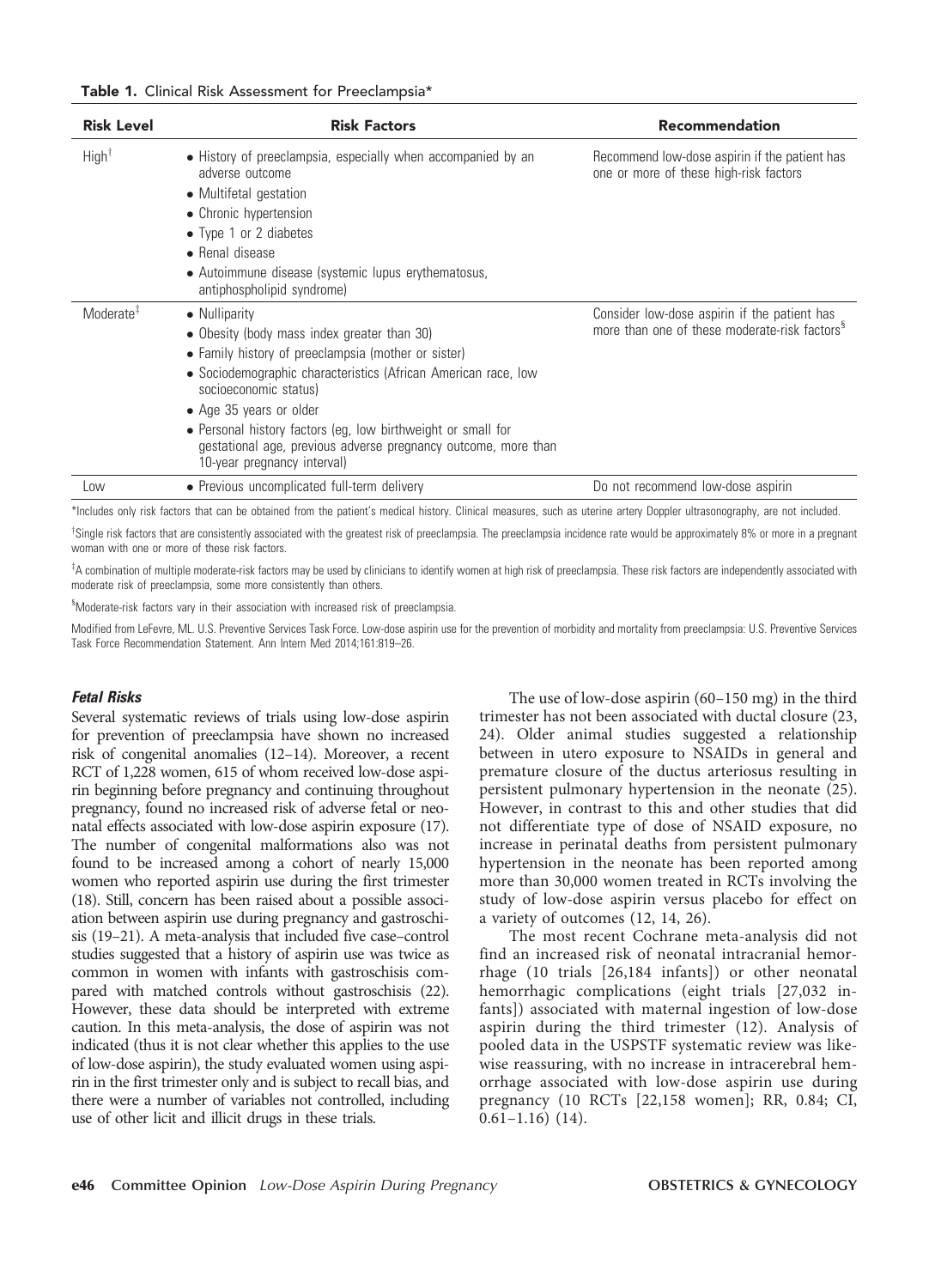#### Contraindications to Aspirin Use During Pregnancy

There are few absolute contraindications to aspirin therapy (27). Patients with a history of aspirin allergy (eg, urticaria) or hypersensitivity to other salicylates are at risk of anaphylaxis and should not receive low-dose aspirin. Because of significant cross-sensitivity between aspirin and other nonsteroidal drugs, low-dose aspirin is also contraindicated in patients with known hypersensitivity to NSAIDs. Exposure to low-dose aspirin in patients with nasal polyps may result in life-threatening bronchoconstriction and should be avoided. The same is true in patients with asthma who have a history of aspirin-induced acute bronchospasm (27). Relative contraindications to low-dose aspirin include a history of gastrointestinal bleeding, active peptic ulcer disease, other sources of gastrointestinal or genitourinary bleeding, and severe hepatic dysfunction. Reye syndrome has been reported rarely (less than 1%) in children younger than 18 years who are given aspirin while recovering from viral illnesses, particularly influenza and chickenpox. The decision to continue low-dose aspirin in the presence of obstetric bleeding or risk factors for obstetric bleeding should be considered on a case-by-case basis.

# Timing of Use During Pregnancy

With the exception of studies of low-dose aspirin for prevention of early pregnancy loss, the majority of trials using low-dose aspirin during pregnancy have initiated treatment between 12 weeks and 28 weeks of gestation. Some investigators have reported optimal results only when treatment is started before 16 weeks (28–31). A recent meta-analysis of aggregate data from 45 randomized trials reported only a modest reduction in preeclampsia when low-dose aspirin was started after 16 weeks (RR, 0.81; CI, 0.66–0.99) but significant reductions in severe preeclampsia (RR, 0.47; CI, 0.26–0.83) and fetal growth restriction (RR, 0.56; CI, 0.44–0.70) were demonstrated when low-dose aspirin was started before 16 weeks (31). In another meta-analysis, which included data from the recent Combined Multimarker Screening and Randomized Patient Treatment with Aspirin for Evidence-Based Preeclampsia Prevention trial, the authors reported a reduction in preterm preeclampsia only in the subgroup of patients in which aspirin was initiated before 16 weeks of gestation at a daily dose of 100 mg or more (RR, 0.33; 95% CI, 0.19–0.57) (30). In contrast, another study pooled individual data from 31 highquality randomized trials and found that the beneficial effects of low-dose aspirin were consistent, whether treatment was started before or after 16 weeks of gestation (32).

There is no apparent benefit to stopping low-dose aspirin before delivery. Study protocols specific to pregnancy have varied, with some discontinuing lowdose aspirin at 36 weeks of gestation and others continuing low-dose aspirin until delivery (14, 33–35).

Discontinuation timing has not been related to excessive maternal or fetal bleeding. Likewise, low-dose aspirin use in the absence of other anticoagulants is not a contraindication to neuraxial blockade  $(36)$ . Some patients present to care in the first trimester on low-dose aspirin. Whether first-trimester exposure is associated with adverse fetal effects or maternal benefit is not known.

# Indications for Low-Dose Aspirin During Pregnancy

#### Prevention of Preeclampsia

The hypothesis that preeclampsia might be associated with vascular disturbances and coagulation defects resulting from an imbalance in prostacyclin and TXA2 led to the initial studies of aspirin for preeclampsia prevention. The results of several small trials suggested that low-dose aspirin may be beneficial for women at high risk of preeclampsia  $(8, 37)$ . However, until recently, this finding was not confirmed in larger RCTs (16, 33, 38), including a multicenter trial sponsored by the Eunice Kennedy Shriver National Institute of Child Health and Human Development, which included more than 5,000 women (33). The 2017 Aspirin for Evidence-Based Preeclampsia Prevention trial randomized 1,776 women at high risk of preeclampsia based on a first-trimester screening algorithm to 150-mg aspirin or placebo (39). The authors found a significant decrease in the rate of preterm preeclampsia (4.3% versus 1.6%; odds ratio, 0.38;  $95\%$  CI, 0.20–0.74). Although the 150-mg dose was used in this study, there are no available studies comparing 60–80 mg versus 150 mg. Further, the screening algorithm used includes first-trimester serum markers, including placental growth factor and pregnancy-associated plasma protein-A, as well as uterine artery dopplers, which limits the generalizability to a U.S. population. Therefore, a higher dose or doubling of the available 81-mg dose cannot be recommended at this time.

A meta-analysis pooling individual patient data from 31 RCTs showed a modest effect of low-dose aspirin prophylaxis on prevention of preeclampsia in groups of women with various risk profiles (RR, 0.90; 95% CI, 0.84–0.97) (13). A subsequent Cochrane review, which pooled aggregate data from 59 trials, reported a 17% relative reduction in preeclampsia with low-dose aspirin use (12). However, this large risk reduction may reflect publication bias (a small, early positive trial is more likely to be published) or chance findings because the largest trials in the analysis showed no significant protective effect.

The 2014 USPSTF guideline on low-dose aspirin for prevention of morbidity and mortality from preeclampsia is based on the findings of their systematic review, which pooled data from 15 high-quality RCTs, 13 of which reported preeclampsia incidence among women considered at highest risk of disease (Table 1) (2). A 24% reduction in preeclampsia (RR, 0.76; CI, 0.62–0.95) with low-dose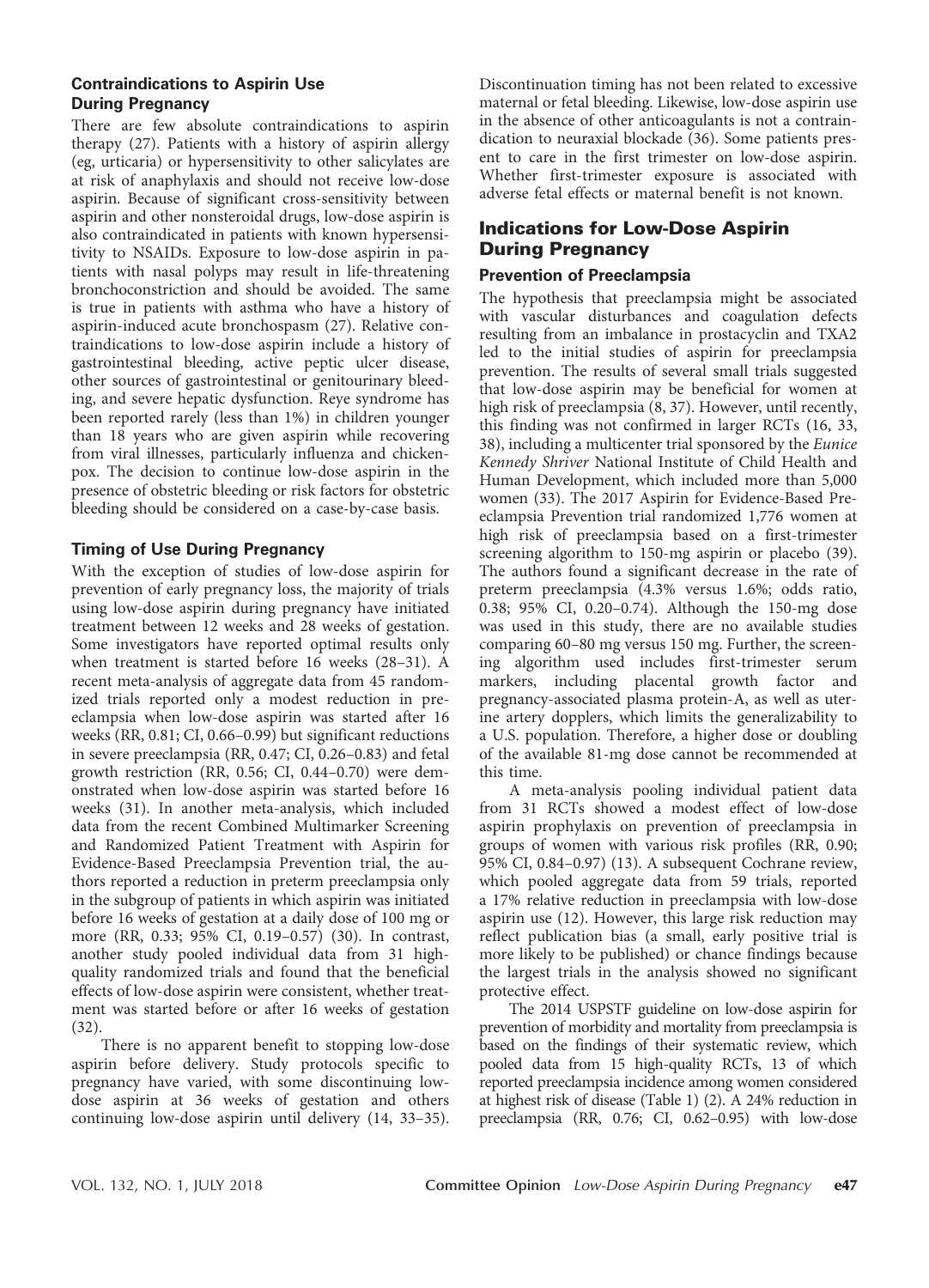aspirin prophylaxis (60–150 mg/day) was demonstrated (14). However, the authors suggested this dramatic reduction in relative risk might be closer to 10% because of "small study effects" of most of the included trials. Depending on baseline preeclampsia risk, the relative risk reduction with low-dose aspirin was associated with a small decrease in an absolute risk reduction of 2–5%.

Based on the findings from the USPSTF and others, low-dose aspirin prophylaxis (81 mg/day) after 12 weeks of gestation modestly reduces the risk of preeclampsia in women at increased risk, without resulting in adverse fetal effects, increased maternal bleeding, or placental abruption. The recommendation to give low-dose aspirin prophylaxis to high-risk women is based on the number needed to treat in individual risk groups, which in turn is based on disease prevalence and treatment effect. In lowrisk groups (disease prevalence of 2%), the number needed to treat is approximately 500, compared with a number needed to treat of 50 women in a high-risk group with a disease prevalence of 20%. The USPSTF guideline recommends giving low-dose aspirin after 12 weeks of gestation to women with an absolute risk of preeclampsia of at least 8%, the lowest incidence of preeclampsia in control groups of studies included in their review (2). Based on historic and demographic risk factors, the USPSTF guideline recommends that women with any of the high-risk factors for preeclampsia should receive lowdose aspirin prophylaxis. Low-dose aspirin prophylaxis should be considered in women with more than one of several moderate risk factors for preeclampsia (Table 1).

The American College of Obstetricians and Gynecologists and the Society for Maternal-Fetal Medicine support the USPSTF guideline criteria for prevention of preeclampsia. Low-dose aspirin (81 mg/day) prophylaxis is recommended in women at high risk of preeclampsia and should be initiated between 12 weeks and 28 weeks of gestation (optimally before 16 weeks) and continued daily until delivery. Women who were receiving medically-indicated low-dose aspirin for other established medical indications before 12–28 weeks may continue with low-dose aspirin treatment.

# Insufficient Evidence for Low-Dose Aspirin

#### Stillbirth

Low-dose aspirin prophylaxis is not recommended for women with a history of stillbirth in the absence of risk factors for preeclampsia. Stillbirth and preeclampsia share many of the same risk factors, and when stillbirth is related to placental dysfunction, the underlying mechanisms are also likely similar. Few studies have focused solely on the effect of low-dose aspirin prophylaxis on stillbirth. In one early nonrandomized trial, investigators reported a nearly twofold increase in live births when low-dose aspirin was given to women with at least one prior pregnancy loss at more than 13 weeks of gestation and a negative result on antiphospholipid antibody testing (40). Findings were similar in a retrospective cohort study of 230 women with prior fetal loss at more than 10 weeks of gestation (41). However, the results of prospectively collected stillbirth data from RCTs and meta-analyses designed to study the use of low-dose aspirin for preeclampsia prevention are inconclusive (12–14). Until additional supportive evidence becomes available, low-dose aspirin prophylaxis is not recommended solely for the indication of prior unexplained stillbirth in the absence of risk factors for preeclampsia.

#### Fetal Growth Restriction

Low-dose aspirin prophylaxis for prevention of recurrent fetal growth restriction is similarly not currently recommended in women without other risk factors for preeclampsia because of insufficient evidence in women with an isolated history of fetal growth restriction. However, in women at risk of preeclampsia, prophylaxis with low-dose aspirin (particularly when initiated less than 16 weeks of gestation) may reduce the risk of fetal growth restriction. Abnormal placentation resulting in poor placental perfusion (ie, placental insufficiency) is the most common pathology associated with fetal growth restriction (42). Some investigators have suggested that low-dose aspirin, initiated early in the first trimester, may prevent fetal growth restriction through its inhibitory action on platelet aggregation and improvement in placental development (43, 44). One study first reported that low-dose aspirin, in combination with dipyridamole, significantly reduced the incidence of recurrent fetal growth restriction (45). Although this outcome was confirmed in a subsequent meta-analysis, the study did not identify which women were most likely to benefit from low-dose aspirin (46). There are currently no well-powered RCTs evaluating the role of low-dose aspirin in the prevention of recurrent fetal growth restriction in otherwise low-risk women. Systematic reviews of low-dose aspirin when used in the setting of preeclampsia prevention have consistently reported a 10–20% reduction in fetal growth restriction or infants who were small for gestational age (12–14, 29–32). Evidence as to whether starting low-dose aspirin before 16 weeks of gestation influences the degree to which low-dose aspirin is beneficial in reducing fetal growth restriction is inconclusive, though some meta-analyses have suggested improved benefit with earlier initiation (29–32). Currently, because the majority of evidence supporting a reduction of fetal growth restriction from low-dose aspirin prophylaxis comes from studies of women who were also at risk of preeclampsia—not with histories of fetal growth restriction alone—there is insufficient evidence to support the use of low-dose aspirin for fetal growth restriction prophylaxis in the absence of other risk factors for preeclampsia.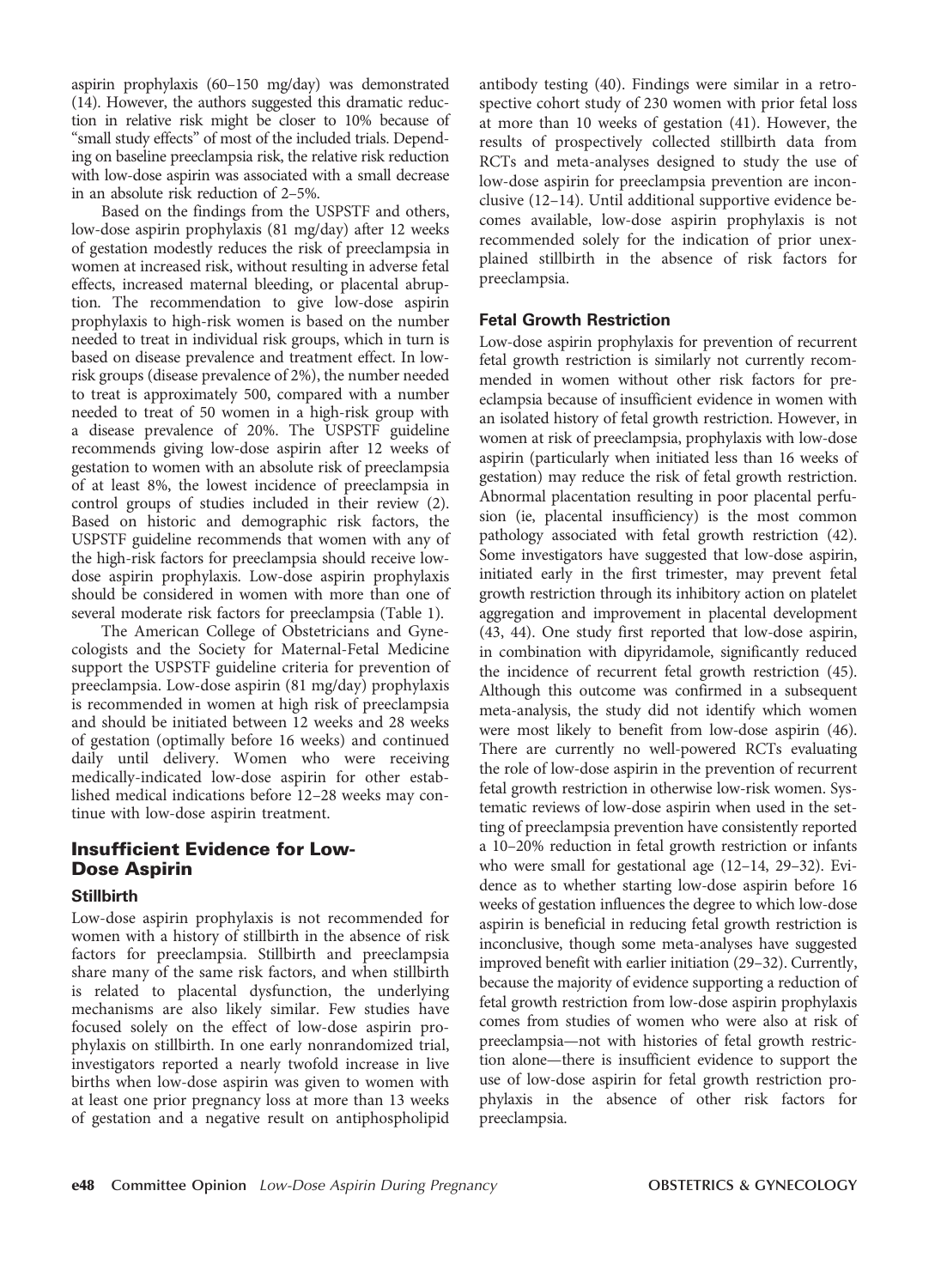#### Preterm Birth

The effect of low-dose aspirin on preterm birth as a primary outcome remains understudied. However, until evidence from high-quality studies directed towards prevention of spontaneous preterm birth become available, low-dose aspirin prophylaxis for prevention of spontaneous preterm birth, in the absence of risk factors for preeclampsia, is not recommended.

Aspirin has been shown to decrease uterine contractility by inhibiting COX-dependent prostaglandin synthesis (47). High doses of aspirin have been studied to treat preterm labor, but the irreversible binding to COX-2 and adverse maternal and fetal effects of highdose aspirin prohibit its use in the clinical setting. Lowdose aspirin has been reported to reduce preterm birth (at less than 37 weeks of gestation) in 8–14% of women at risk of preeclampsia (12–14, 32). However, whether this reflects a reduction in medically indicated or spontaneous preterm births is not clear in most studies. A recent systematic review and meta-analysis (48) analyzed individual patient data from 17 trials of preeclampsia prevention (28,797 participants) that supplied sufficient detail regarding whether delivery was spontaneous or medically indicated. In that study, treatment with lowdose aspirin resulted in a 7% reduction in the risk of spontaneous preterm birth at fewer than 37 weeks (RR, 0.93; 95% CI, 0.86–0.996) and a 14% reduction in spontaneous preterm birth at fewer than 34 weeks (RR, 0.86; 95% CI, 0.76–0.99) compared with controls. Spontaneous preterm birth at fewer than 28 weeks was reduced by 19%, but the difference was not statistically significant (RR, 0.81; 95% CI, 0.59–1.1) (48). Another study using data from a randomized controlled trial of low-dose aspirin versus placebo given to women with a history of pregnancy loss reported that low-dose aspirin, started before pregnancy and continued through pregnancy, was not associated with a reduction in overall preterm births (RR, 0.72; 95% CI, 0.42–1.23), spontaneous preterm birth (RR, 0.51; 95% CI, 0.19–1.34), or medically indicated preterm birth (RR, 0.89; 95% CI, 0.44–1.80) (49).

### Indications for Which There Is No Benefit for Low-Dose Aspirin

#### Early Pregnancy Loss

The combination of low-dose aspirin and unfractionated or low-molecular-weight heparin has been shown to reduce the risk of early pregnancy loss in women with antiphospholipid syndrome (50). However, low-dose aspirin has not been shown to prevent unexplained early pregnancy loss in women who do not have antiphospholipid syndrome. Pooling data from two trials (256 participants), one study reported no increase in live births among women treated with low-dose aspirin compared with placebo (RR: 0.94, CI, 0.80–1.11) (51). A 2014 study also reported no difference in live births when 1,078 women with one or two prior pregnancy losses were

given low-dose aspirin or placebo before pregnancy  $(58\%$  versus 53%,  $P=.0984$ ). Pregnancy loss occurred in 13% of 535 women given low-dose aspirin compared with 12% of 543 women in the placebo group  $(P=.7812)$ (35). Based on the available evidence, the use of low-dose aspirin prophylaxis is not recommended for the prevention of early pregnancy loss.

#### **Conclusions**

Daily low-dose aspirin use in pregnancy is considered safe and is associated with a low likelihood of serious maternal, or fetal complications, or both, related to use. The American College of Obstetricians and Gynecologists and the Society for Maternal-Fetal Medicine support the USPSTF guideline criteria for prevention of preeclampsia. Low-dose aspirin (81 mg/d) prophylaxis is recommended in women at high risk of preeclampsia and should be initiated between 12 weeks and 28 weeks of gestation (optimally before 16 weeks) and continued daily until delivery. Low-dose aspirin prophylaxis should be considered for women with more than one of several moderate risk factors for preeclampsia. Women at risk of preeclampsia are defined based on the presence of one or more high-risk factors (history of preeclampsia, multifetal gestation, renal disease, autoimmune disease, type 1 or type 2 diabetes, and chronic hypertension) or more than one moderate-risk factor (first pregnancy, maternal age of 35 years or older, a body mass index greater than 30, family history of preeclampsia, sociodemographic characteristics, and personal history factors) (Table 1). In the absence of high-risk factors for preeclampsia, current evidence does not support the use of prophylactic lowdose aspirin for the prevention of early pregnancy loss, fetal growth restriction, stillbirth, or preterm birth.

#### **References**

- 1. American College of Obstetricians and Gynecologists. Hypertension in pregnancy. Washington, DC: American College of Obstetricians and Gynecologists; 2013. Available at: [http://www.acog.org/Resources-And-Publications/Task-](http://www.acog.org/Resources-And-Publications/Task-Force-and-Work-Group-Reports/Hypertension-in-Pregnancy)[Force-and-Work-Group-Reports/Hypertension-in-Preg](http://www.acog.org/Resources-And-Publications/Task-Force-and-Work-Group-Reports/Hypertension-in-Pregnancy)[nancy.](http://www.acog.org/Resources-And-Publications/Task-Force-and-Work-Group-Reports/Hypertension-in-Pregnancy) Retrieved January 24, 2018.
- 2. LeFevre ML. Low-dose aspirin use for the prevention of morbidity and mortality from preeclampsia: U.S. Preventive Services Task Force recommendation statement. U.S. Preventive Services Task Force. Ann Intern Med 2014;161: 819–26.
- 3. World Health Organization. WHO recommendations for prevention and treatment of pre-eclampsia and eclampsia. Geneva (Switzerland): WHO; 2011. Available at: [http://](http://apps.who.int/iris/bitstream/10665/44703/1/9789241548335_eng.pdf) [apps.who.int/iris/bitstream/10665/44703/1/9789241548335\\_](http://apps.who.int/iris/bitstream/10665/44703/1/9789241548335_eng.pdf) [eng.pdf](http://apps.who.int/iris/bitstream/10665/44703/1/9789241548335_eng.pdf). Retrieved January 24, 2018.
- 4. National Institute for Health and Care Excellence. Hypertension in pregnancy: quality standard. Manchester (United Kingdom): NICE; 2013. Available at: [https://](https://www.nice.org.uk/guidance/qs35/resources/hypertension-in-pregnancy-2098607923141) [www.nice.org.uk/guidance/qs35/resources/hypertension](https://www.nice.org.uk/guidance/qs35/resources/hypertension-in-pregnancy-2098607923141)[in-pregnancy-2098607923141.](https://www.nice.org.uk/guidance/qs35/resources/hypertension-in-pregnancy-2098607923141) Retrieved January 26, 2018.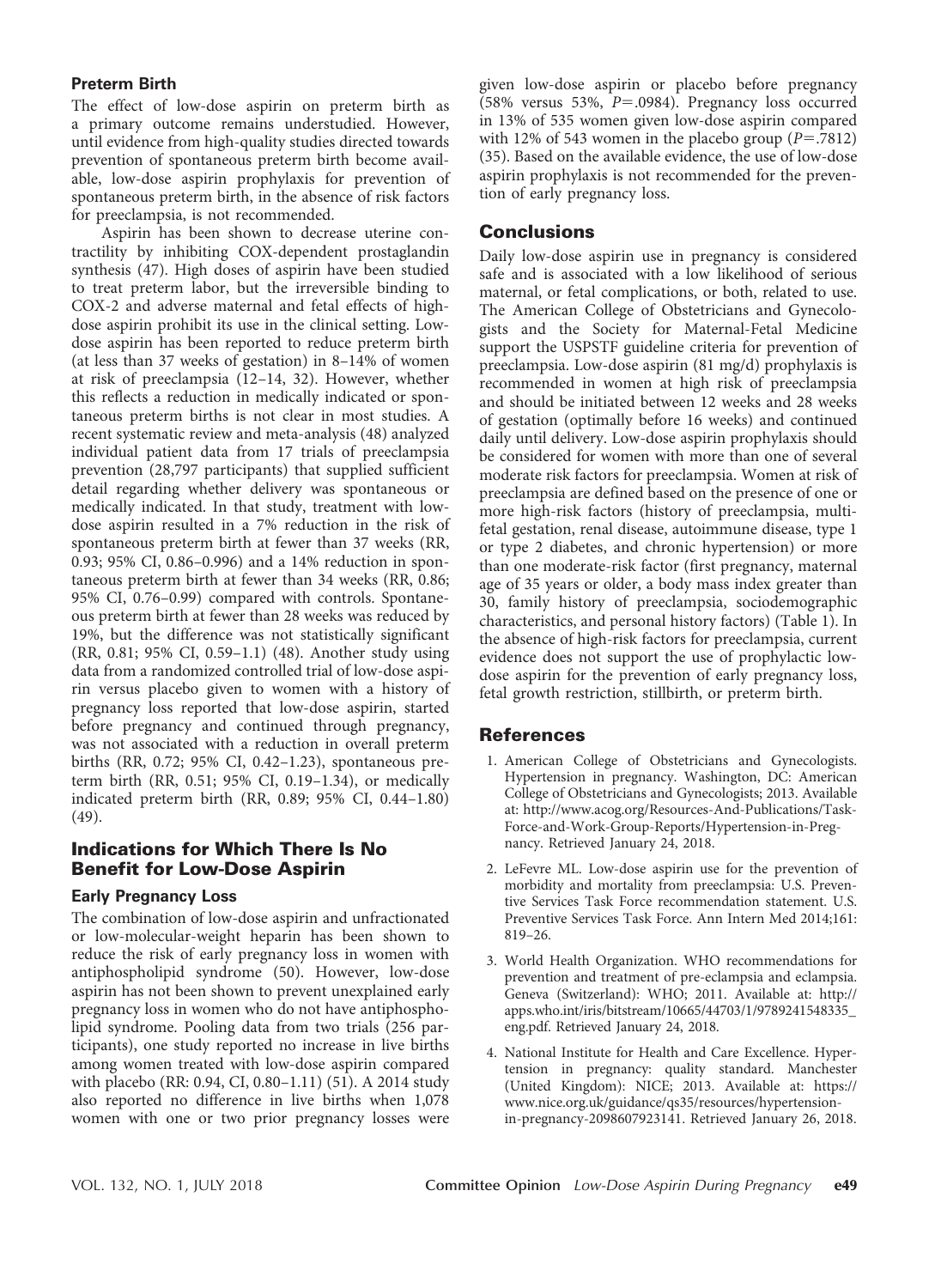- 5. Clarke RJ, Mayo G, Price P, FitzGerald GA. Suppression of thromboxane A2 but not of systemic prostacyclin by controlled-release aspirin. N Engl J Med 1991;325:1137–41.
- 6. Patrono C. Aspirin as an antiplatelet drug. N Engl J Med 1994;330:1287–94.
- 7. Benigni A, Gregorini G, Frusca T, Chiabrando C, Ballerini S, Valcamonico A, et al. Effect of low-dose aspirin on fetal and maternal generation of thromboxane by platelets in women at risk for pregnancy-induced hypertension. N Engl J Med 1989;321:357–62.
- 8. Schiff E, Peleg E, Goldenberg M, Rosenthal T, Ruppin E, Tamarkin M, et al. The use of aspirin to prevent pregnancy-induced hypertension and lower the ratio of thromboxane A2 to prostacyclin in relatively high risk pregnancies. N Engl J Med 1989;321:351–6.
- 9. Sibai B, Dekker G, Kupferminc M. Pre-eclampsia. Lancet 2005;365:785–99.
- 10. Coomarasamy A, Papaioannou S, Gee H, Khan KS. Aspirin for the prevention of preeclampsia in women with abnormal uterine artery Doppler: a meta-analysis. Obstet Gynecol 2001;98:861–6.
- 11. Scazzocchio E, Oros D, Diaz D, Ramirez JC, Ricart M, Meler E, et al. Impact of aspirin on trophoblastic invasion in women with abnormal uterine artery Doppler at 11–14 weeks: a randomized controlled study. Ultrasound Obstet Gynecol 2017;49:435–41.
- 12. Duley L, Henderson-Smart DJ, Meher S, King JF. Antiplatelet agents for preventing pre-eclampsia and its complications. Cochrane Database of Systematic Reviews 2007, Issue 2. Art. No.: CD004659.
- 13. Askie LM, Duley L, Henderson-Smart DJ, Stewart LA. Antiplatelet agents for prevention of pre-eclampsia: a meta-analysis of individual patient data. PARIS Collaborative Group. Lancet 2007;369:1791–8.
- 14. Henderson JT, Whitlock EP, O'Connor E, Senger CA, Thompson JH, Rowland MG. Low-dose aspirin for prevention of morbidity and mortality from preeclampsia: a systematic evidence review for the U.S. Preventive Services Task Force. Ann Intern Med 2014;160:695–703.
- 15. De Berardis G, Lucisano G, D'Ettorre A, Pellegrini F, Lepore V, Tognoni G, et al. Association of aspirin use with major bleeding in patients with and without diabetes. JA-MA 2012;307:2286–94.
- 16. CLASP: a randomised trial of low-dose aspirin for the prevention and treatment of pre-eclampsia among 9364 pregnant women. CLASP (Collaborative Low-dose Aspirin Study in Pregnancy) Collaborative Group. Lancet 1994; 343:619–29.
- 17. Ahrens KA, Silver RM, Mumford SL, Sjaarda LA, Perkins NJ, Wactawski-Wende J, et al. Complications and safety of preconception low-dose aspirin among women with prior pregnancy losses. Obstet Gynecol 2016;127:689–98.
- 18. Slone D, Siskind V, Heinonen OP, Monson RR, Kaufman DW, Shapiro S. Aspirin and congenital malformations. Lancet 1976;1:1373–5.
- 19. Werler MM, Mitchell AA, Shapiro S. First trimester maternal medication use in relation to gastroschisis. Teratology 1992;45:361–7.
- 20. Werler MM, Sheehan JE, Mitchell AA. Maternal medication use and risks of gastroschisis and small intestinal atresia. Am J Epidemiol 2002;155:26–31.
- 21. Martinez-Frias ML, Rodriguez-Pinilla E, Prieto L. Prenatal exposure to salicylates and gastroschisis: a case-control study. Teratology 1997;56:241–3.
- 22. Kozer E, Nikfar S, Costei A, Boskovic R, Nulman I, Koren G. Aspirin consumption during the first trimester of pregnancy and congenital anomalies: a meta-analysis. Am J Obstet Gynecol 2002;187:1623–30.
- 23. Sibai BM, Mirro R, Chesney CM, Leffler C. Low-dose aspirin in pregnancy. Obstet Gynecol 1989;74:551–7.
- 24. Wyatt-Ashmead J. Antenatal closure of the ductus arteriosus and hydrops fetalis. Pediatr Dev Pathol 2011;14:469–74.
- 25. Levin DL, Mills LJ, Parkey M, Garriott J, Campbell W. Constriction of the fetal ductus arteriosus after administration of indomethacin to the pregnant Ewe. J Pediatr 1979; 94:647–50.
- 26. Coomarasamy A, Honest H, Papaioannou S, Gee H, Khan KS. Aspirin for prevention of preeclampsia in women with historical risk factors: a systematic review. Obstet Gynecol 2003;101:1319–32.
- 27. Elsevier. Clinical pharmacology. Available at: [http://www.](http://www.clinicalpharmacology.com/) [clinicalpharmacology.com/.](http://www.clinicalpharmacology.com/) Retrieved March 20, 2018.
- 28. Roberge S, Nicolaides KH, Demers S, Villa P, Bujold E. Prevention of perinatal death and adverse perinatal outcome using low-dose aspirin: a meta-analysis. Ultrasound Obstet Gynecol 2013;41:491–9.
- 29. Bujold E, Roberge S, Lacasse Y, Bureau M, Audibert F, Marcoux S, et al. Prevention of preeclampsia and intrauterine growth restriction with aspirin started in early pregnancy: a meta-analysis. Obstet Gynecol 2010;116:402–14.
- 30. Roberge S, Bujold E, Nicolaides KH. Aspirin for the prevention of preterm and term preeclampsia: systematic review and metaanalysis. Am J Obstet Gynecol 2017;218: 287–93.e1.
- 31. Roberge S, Nicolaides K, Demers S, Hyett J, Chaillet N, Bujold E. The role of aspirin dose on the prevention of preeclampsia and fetal growth restriction: systematic review and meta-analysis. Am J Obstet Gynecol 2017;216: 110–20.e6.
- 32. Meher S, Duley L, Hunter K, Askie L. Antiplatelet therapy before or after 16 weeks' gestation for preventing preeclampsia: an individual participant data meta-analysis. Am J Obstet Gynecol 2017;216:121–8.e2.
- 33. Caritis S, Sibai B, Hauth J, Lindheimer MD, Klebanoff M, Thom E, et al. Low-dose aspirin to prevent preeclampsia in women at high risk. National Institute of Child Health and Human Development Network of Maternal–Fetal Medicine Units. N Engl J Med 1998;338:701–5.
- 34. Sibai BM, Caritis SN, Thom E, Klebanoff M, McNellis D, Rocco L, et al. Prevention of preeclampsia with low-dose aspirin in healthy, nulliparous pregnant women. The National Institute of Child Health and Human Develop-
- e50 Committee Opinion Low-Dose Aspirin During Pregnancy **COUSTETRICS & GYNECOLOGY**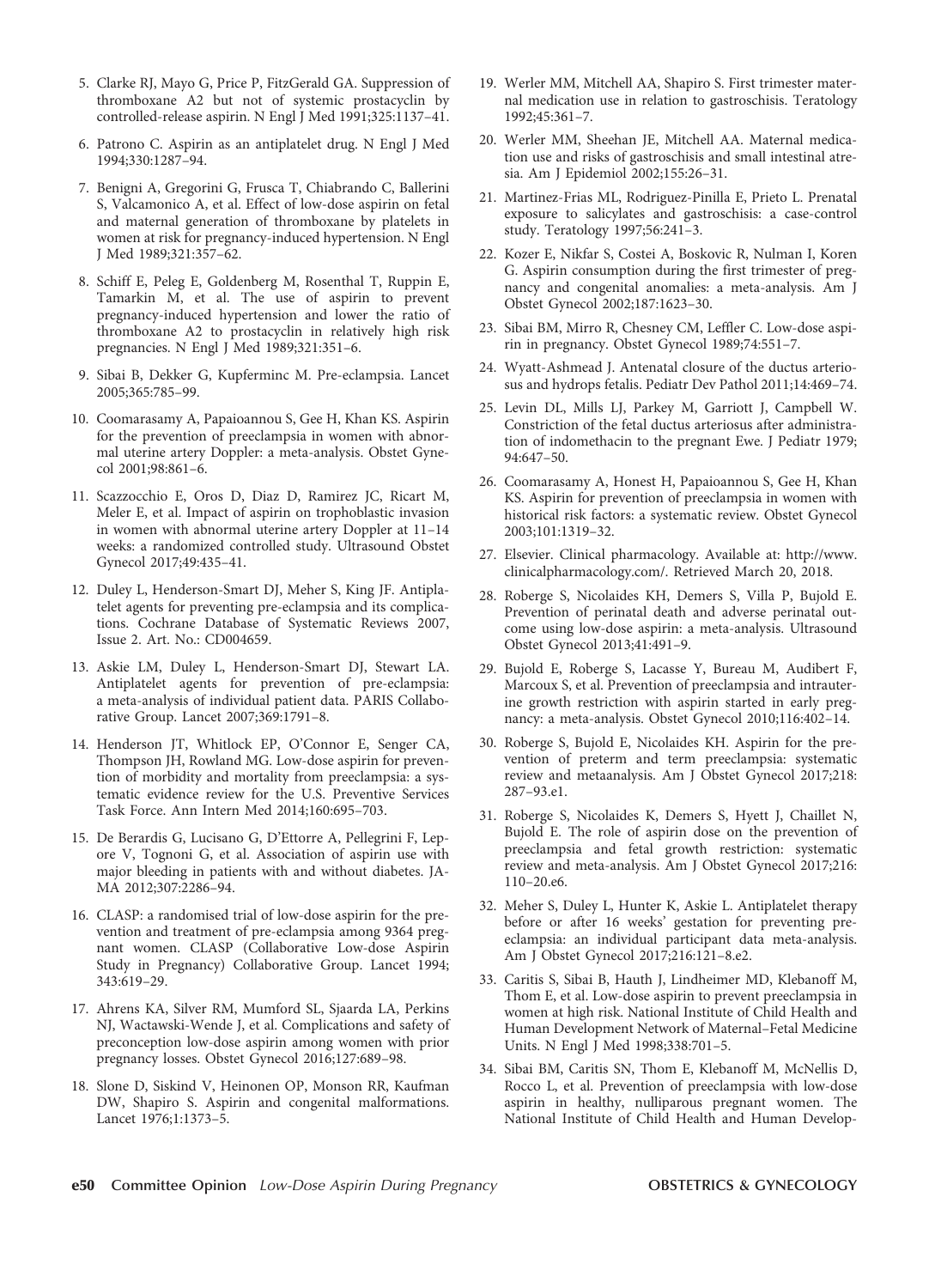ment Network of Maternal–Fetal Medicine Units. N Engl J Med 1993;329:1213–8.

- 35. Schisterman EF, Silver RM, Lesher LL, Faraggi D, Wactawski-Wende J, Townsend JM, et al. Preconception low-dose aspirin and pregnancy outcomes: results from the EAGeR randomised trial. Lancet 2014;384:29–36.
- 36. Narouze S, Benzon HT, Provenzano DA, Buvanendran A, De Andres J, Deer TR, et al. Interventional spine and pain procedures in patients on antiplatelet and anticoagulant medications: guidelines from the American Society of Regional Anesthesia and Pain Medicine, the European Society of Regional Anaesthesia and Pain Therapy, the American Academy of Pain Medicine, the International Neuromodulation Society, the North American Neuromodulation Society, and the World Institute of Pain. Reg Anesth Pain Med 2015;40:182–212.
- 37. Wallenburg HC, Dekker GA, Makovitz JW, Rotmans P. Low-dose aspirin prevents pregnancy-induced hypertension and pre-eclampsia in angiotensin-sensitive primigravidae. Lancet 1986;1:1–3.
- 38. Low-dose aspirin in prevention and treatment of intrauterine growth retardation and pregnancy-induced hypertension. Italian study of aspirin in pregnancy. Lancet 1993;341: 396–400.
- 39. Rolnik DL, Wright D, Poon LC, O'Gorman N, Syngelaki A, de Paco Matallana C, et al. Aspirin versus placebo in pregnancies at high risk for preterm preeclampsia. N Engl J Med 2017;377:613–22.
- 40. Rai R, Backos M, Baxter N, Chilcott I, Regan L. Recurrent miscarriage—an aspirin a day? Hum Reprod 2000;15: 2220–3.
- 41. Frias AE Jr, Luikenaar RA, Sullivan AE, Lee RM, Porter TF, Branch DW, et al. Poor obstetric outcome in subsequent pregnancies in women with prior fetal death. Obstet Gynecol 2004;104:521–6.
- 42. Salafia CM, Minior VK, Pezzullo JC, Popek EJ, Rosenkrantz TS, Vintzileos AM. Intrauterine growth restriction in infants of less than thirty-two weeks' gestation: associated placental pathologic features. Am J Obstet Gynecol 1995;173:1049–57.
- 43. Roberge S, Giguere Y, Villa P, Nicolaides K, Vainio M, Forest JC, et al. Early administration of low-dose aspirin for the prevention of severe and mild preeclampsia: a systematic review and meta-analysis [published erratum appears in Am J Perinatol 2014;31:e3]. Am J Perinatol 2012; 29:551–6.
- 44. Roberge S, Villa P, Nicolaides K, Giguere Y, Vainio M, Bakthi A, et al. Early administration of low-dose aspirin for the prevention of preterm and term preeclampsia: a systematic review and meta-analysis. Fetal Diagn Ther 2012; 31:141–6.
- 45. Wallenburg HC, Rotmans N. Prevention of recurrent idiopathic fetal growth retardation by low-dose aspirin and dipyridamole. Am J Obstet Gynecol 1987;157:1230–5.
- 46. Leitich H, Egarter C, Husslein P, Kaider A, Schemper M. A meta-analysis of low dose aspirin for the prevention of intrauterine growth retardation. Br J Obstet Gynaecol 1997;104:450–9.
- 47. Abramovici A, Cantu J, Jenkins SM. Tocolytic therapy for acute preterm labor. Obstet Gynecol Clin North Am 2012; 39:77–87.
- 48. van Vliet EO, Askie LA, Mol BW, Oudijk MA. Antiplatelet agents and the prevention of spontaneous preterm birth: a systematic review and meta-analysis. Obstet Gynecol 2017;129:327–36.
- 49. Silver RM, Ahrens K, Wong LF, Perkins NJ, Galai N, Lesher LL, et al. Low-dose aspirin and preterm birth: a randomized controlled trial. Obstet Gynecol 2015;125:876–84.
- 50. Empson M, Lassere M, Craig JC, Scott JR. Recurrent pregnancy loss with antiphospholipid antibody: a systematic review of therapeutic trials. Obstet Gynecol 2002;99: 135–44.
- 51. de Jong PG, Kaandorp S, Di Nisio M, Goddijn M, Middeldorp S. Aspirin and/or heparin for women with unexplained recurrent miscarriage with or without inherited thrombophilia. Cochrane Database of Systematic Reviews 2014, Issue 7. Art. No.: CD004734.

Requests for authorization to make photocopies should be directed to Copyright Clearance Center, 222 Rosewood Drive, Danvers, MA 01923, (978) 750-8400.

#### American College of Obstetricians and Gynecologists 409 12th Street, SW, PO Box 96920, Washington, DC 20090-6920

Low-dose aspirin use during pregnancy. ACOG Committee Opinion No. 743. American College of Obstetricians and Gynecologists. Obstet Gynecol 2018;132:e44–52.

Published online on June 25, 2018.

Copyright 2018 by the American College of Obstetricians and Gynecologists. All rights reserved. No part of this publication may be reproduced, stored in a retrieval system, posted on the Internet, or transmitted, in any form or by any means, electronic, mechanical, photocopying, recording, or otherwise, without prior written permission from the publisher.